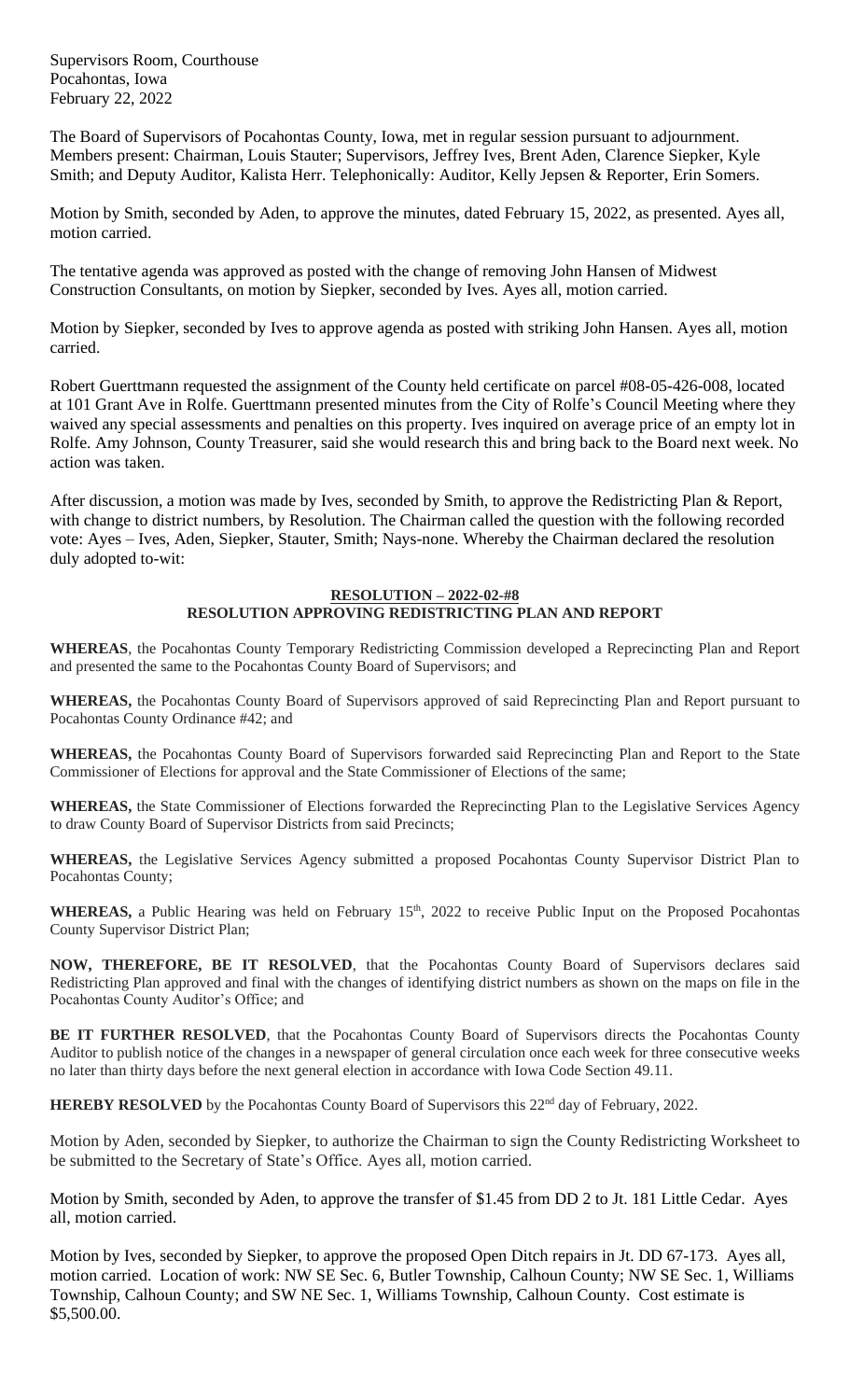Motion by Aden, seconded by Ives, to acknowledge receipt of Manure Management Plan: (1) Roger Bjork – ID# 58289, NE SE, Section 34, Poland Township, BV Co., with Roger Bjork as owner & contact person. Ayes all, motion carried.

Motion by Ives, seconded by Aden, to approve the claims as reviewed by the Board, with the exception of Claim #1936. Ayes all, motion carried. The Board directed the Auditor's office to write a handwritten claim for the full amount of Claim #1936 excepting the unauthorized amount of \$34.40. The following claims were audited and allowed:

| A & M Laundry                     | Supplies                    | 34.75               | 1                            |
|-----------------------------------|-----------------------------|---------------------|------------------------------|
| Access Systems Leasing            | Lease                       | 204.82              | 1                            |
| ADC Services, LLC                 | Res Susp Course - JR, KA    | 60.00               | 1                            |
| E Ahlrichs                        | Mileage                     | 430.57              | 1                            |
| Alliant Energy                    | Utilities                   | 489.42              | $\mathbf{1}$                 |
| Amazon Capital Services           | Supplies                    | 442.61              | 4                            |
| C Archer                          | Con Board Mil/Emp Ex        | 150.00              | $\mathbf{1}$                 |
| AT&T                              | Line Chq                    | 45.38               | 1                            |
| St of Ia Auditor                  | Co Audits                   | 44821.91            | $\mathbf{1}$                 |
| Client                            | Mileage                     | 63.18               | 1                            |
| N Betten                          | Mileage                     | 436.41              | 1                            |
| B H Energy                        | Natural Gas                 | 141.27              | 1                            |
| BV Co Journal                     | Ad & Minutes                | 669.60              | 3                            |
| Calhoun Co Sheriff                | Service                     | 53.52               | $\mathbf{1}$                 |
| Cal Co ECA                        | Utilities                   | 7.05                | $\mathbf{1}$                 |
| Canon Financial Services, Inc     | Lease                       | 378.73              | $\mathbf{1}$                 |
| CDW Government                    | Supplies                    | 697.43              | $\mathbf{1}$                 |
| <b>CID</b>                        | Misc Shop Supplies          | 505.50              | $\mathbf{1}$                 |
| Century Link                      | Line Chq                    | 347.07              | 2                            |
| CJ Cooper & Asso                  | Annual Fee                  | 225.00              | $\mathbf{1}$                 |
| J Conlin                          | Mileage                     | 224.06              | $\mathbf{1}$                 |
| Counsel                           | Lease                       | 273.12              | 1                            |
| Po Co Sec Rd                      | Fuel                        | 1782.39             | 3                            |
| 0 Cressler<br>G DePew             | Mileage                     | 47.97               | 1<br>$\mathbf{1}$            |
| Dollar Gen                        | Redistricting               | 39.39<br>47.25      | $\mathbf{1}$                 |
| Doolittle Oil                     | Supplies<br>Supplies        | 1602.07             | $\mathbf{1}$                 |
| Dull Rayne                        | Redistricting               | 47.58               | $\mathbf{1}$                 |
| Elderbridge                       | Annual Allocation           | 6294.00             | $\mathbf{1}$                 |
| Farm & Home                       | Supplies                    | 2490.50             | 5                            |
| Gilmore City                      | Utilities                   | 251.12              | $\mathbf{1}$                 |
| Gordon Flesch Company Inc         | Lease                       | 379.08              | 2                            |
| Healthcare First c/o Wells Far    | Service                     | 104.74              | $\mathbf{1}$                 |
| Dereck A Hebert                   | Renewal                     | 108.00              | 2                            |
| Rita Helmers                      | Redistricting               | 39.63               | $\mathbf{1}$                 |
| Holiday Inn                       | Lodging                     | 179.20              | $\mathbf{1}$                 |
| HyVee AR                          | Medical                     | 437.54              | $\mathbf{1}$                 |
| IHCA                              | Training                    | 345.00              | $\mathbf{1}$                 |
| Indian Traders Chad Boysen        | Weapon                      | 100.00              | $\mathbf{1}$                 |
| IA Lakes Elec                     | Electricity                 | 321.00              | $\mathbf{1}$                 |
| ISU                               | Training                    | 680.00              | $\mathbf{1}$                 |
| ITsavvy LLC                       | Supplies                    | 17.60               | $\mathbf{1}$                 |
| Jacks OK Tire                     | Tires/Parts                 | 216.50              | $\mathbf{1}$                 |
| Johnston Auto                     | Supplies                    | 107.75              | $\mathbf{1}$                 |
| Juicebox Interactive              | Service                     | 916.25              | 2                            |
| KAYL Community First Broadcast Ad |                             | 52.50               | $\mathbf{1}$                 |
| Klatt Repair                      | Building                    | 21382.74            | $\mathbf{1}$                 |
| Laurens COC                       | Dues                        | 50.00               | $\mathbf{1}$                 |
| Laurens Plumbing                  | Supplies                    | 157.95              | 1                            |
| Laurens Sport Club                | Dues                        | 200.00              | $\mathbf{1}$                 |
| Laurens Sun                       | Ad                          | 945.30              | 4                            |
| Martin Marietta                   | 1" RS Stockpile Havelock    | 9436.24             | $\mathbf{1}$                 |
| Matt's Tire Ser                   | Tires/Repair                | 777.66              | $\mathbf{1}$                 |
| Mediacom<br>Menards               | Internet                    | 14.15<br>1701.12    | $\mathbf{1}$<br>4            |
| Meyer Electric                    | Bldg Supplies<br>Electrical | 16502.50            | $\overline{2}$               |
| MidAmeri Energy                   | Electric                    | 151.73              | $\overline{2}$               |
| M Montag                          | Notary                      | 30.00               | $\mathbf{1}$                 |
| Murphy Tractor                    | Parts                       | 306.19              | $\mathbf{1}$                 |
| Napa                              | Lubricants                  | 362.85              | $\mathbf{1}$                 |
| S Nelson                          | Phone                       | 172.39              | $\mathbf{1}$                 |
| Office Elements                   | Supplies                    | 178.14              | $\overline{2}$               |
| Overhead Door                     | Door                        | 1241.99             | $\mathbf{1}$                 |
| P&R Entry Doors                   | Door/Repairs                | 15000.00            | $\mathbf{1}$                 |
| Palmer Mutual Tel                 | Phone                       | 164.96              | $\mathbf{1}$                 |
| J Paulsen                         | Meals                       | 62.62               | $\mathbf{1}$                 |
| Philips Lifeline                  | Lifeline                    | 357.75              | $\mathbf{1}$                 |
| Pitney Bowes                      | Lease                       | 170.43              | $\mathbf{1}$                 |
| PJ Greufe                         | Services                    | 1500.00             | $\mathbf{1}$                 |
| Po Co Home Care                   | Aides                       | 6715.50             | $\overline{2}$               |
| Po Co Solid Waste                 | Rural Waste                 | 10753.44            | $\mathbf{1}$                 |
| Pocahontas Co. IT Department      | Lease                       | 76.85               | $\overline{2}$               |
| Poca St Bank                      | Rent & Supplies             | 451.00              | $\overline{2}$               |
| Poca Equip                        | Maint Parts                 | 710.88              | $\mathbf{1}$<br>$\mathbf{1}$ |
| Poca Fiber                        | Phone Internet              | 1210.17             |                              |
| Poca Ford<br>Pro Co-Op            | Maint<br>Fuel               | 4631.16<br>38996.41 | $\mathbf{2}^{\prime}$<br>3   |
| Reagan Outdoor of Rochester       | Billboard                   | 1450.00             | $\mathbf{1}$                 |
| Record Dem                        | Ad                          | 2005.67             | 9                            |
| Reserve Acct                      | Postage                     | 3500.00             | $\mathbf{1}$                 |
| City-Rolfe                        | Utilities                   | 649.37              | $\mathbf{1}$                 |
| J Runneberg                       | Safety Mtg Supplies         | 78.23               | $\mathbf{1}$                 |
| IA SOS                            | Notary                      | 90.00               | $\mathbf{1}$                 |
| Secure Shred Solutions, LLC       | Service                     | 178.00              | $\mathbf{1}$                 |
| Seiler App                        | Parts                       | 6.65                | $\mathbf{1}$                 |
| Spectrum Group                    | Supplies                    | 330.00              | $\mathbf{1}$                 |
| Sports Rehab                      | Service                     | 1058.38             | $\mathbf{1}$                 |
| Amy D Stern-Domek                 | Mileage                     | 201.83              | $\mathbf{1}$                 |
| Holly Storms                      | Redistricting               | 44.31               | $\mathbf{1}$                 |